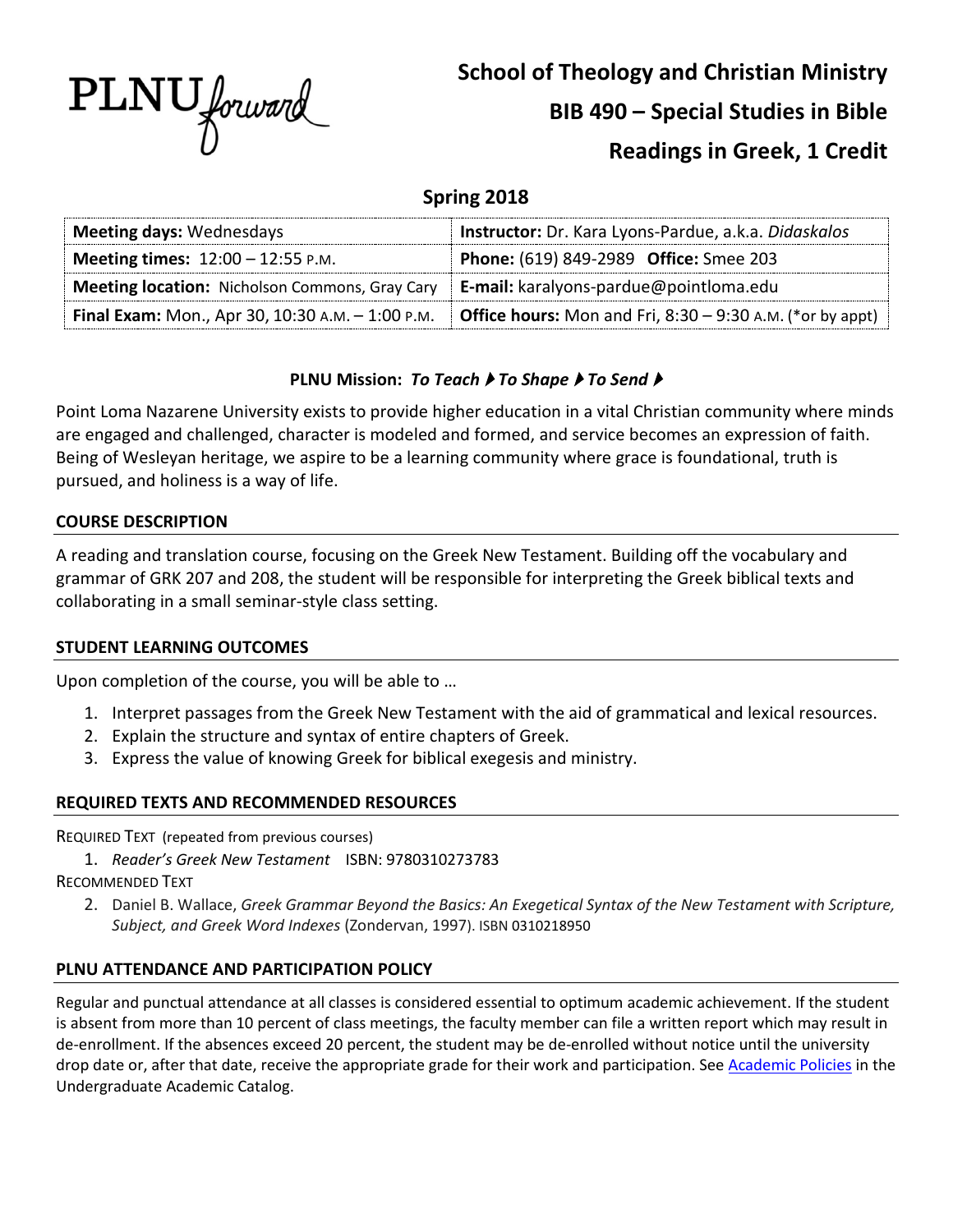#### **INCOMPLETES AND LATE ASSIGNMENTS**

All assignments are to be submitted/turned in by the beginning of the class session when they are due—including assignments posted in Canvas. If a student misses a class session for a school-approved reason, s/he must notify the professor in advance and take the responsibility of initiating the make-up quiz.

#### **PLNU COPYRIGHT POLICY**

Point Loma Nazarene University, as a non-profit educational institution, is entitled by law to use materials protected by the US Copyright Act for classroom education. Any use of those materials outside the class may violate the law.

#### **PLNU ACADEMIC HONESTY POLICY**

Students should demonstrate academic honesty by doing original work and by giving appropriate credit to the ideas of others. Academic dishonesty is the act of presenting information, ideas, and/or concepts as one's own when in reality they are the results of another person's creativity and effort. A faculty member who believes a situation involving academic dishonesty has been detected may assign a failing grade for that assignment or examination, or, depending on the seriousness of the offense, for the course. Faculty should follow and students may appeal using the procedure in the university Catalog. Se[e Academic Policies](http://catalog.pointloma.edu/content.php?catoid=18&navoid=1278) for definitions of kinds of academic dishonesty and for further policy information.

#### **PLNU ACADEMIC ACCOMMODATIONS POLICY**

If you have a diagnosed disability, please contact PLNU's Disability Resource Center (DRC) within the first two weeks of class to demonstrate need and to register for accommodation by phone at 619-849-2486 or by e-mail at [DRC@pointloma.edu.](mailto:DRC@pointloma.edu) See [Disability Resource Center](http://www.pointloma.edu/experience/offices/administrative-offices/academic-advising-office/disability-resource-center) for additional information.

#### **INCLUSIVE LANGUAGE**

The School of Theology and Christian Ministry is committed to the equality of women and men. Recognizing that people have often used the English language in ways that imply the exclusion or inferiority of women, the School urges students, faculty, and staff to avoid sexist language in public discourse, classroom discussion, and writing. Thus, terms like "man" or "mankind" or the pronoun "he," should not be used to refer to all humans. Instead "humanity," "humans," "people," and "he or she" better acknowledge women as full persons alongside men. We will translate accordingly.

#### **FINAL EXAMINATION POLICY**

This course's final exam is **Mon., Apr 30, 10:30 A.M. – 1:00 P.M.** Successful completion of this class requires taking the final examination on its scheduled day. The final examination schedule is posted on the [Class Schedules](http://www.pointloma.edu/experience/academics/class-schedules) site. No requests for early examinations or alternative days will be approved.

#### **USE OF TECHNOLOGY**

Students may consider using certain types of technology to aid their learning outside of class, although be cautious. In class, the tools for learning Koinē Greek will remain much the same as they have for thousands of years: repetition, translation practice, and teacher-coached exploration of new verbal concepts. Students should bring their grammar, Greek NT, and workbook to each class session (and Greek New Testament often).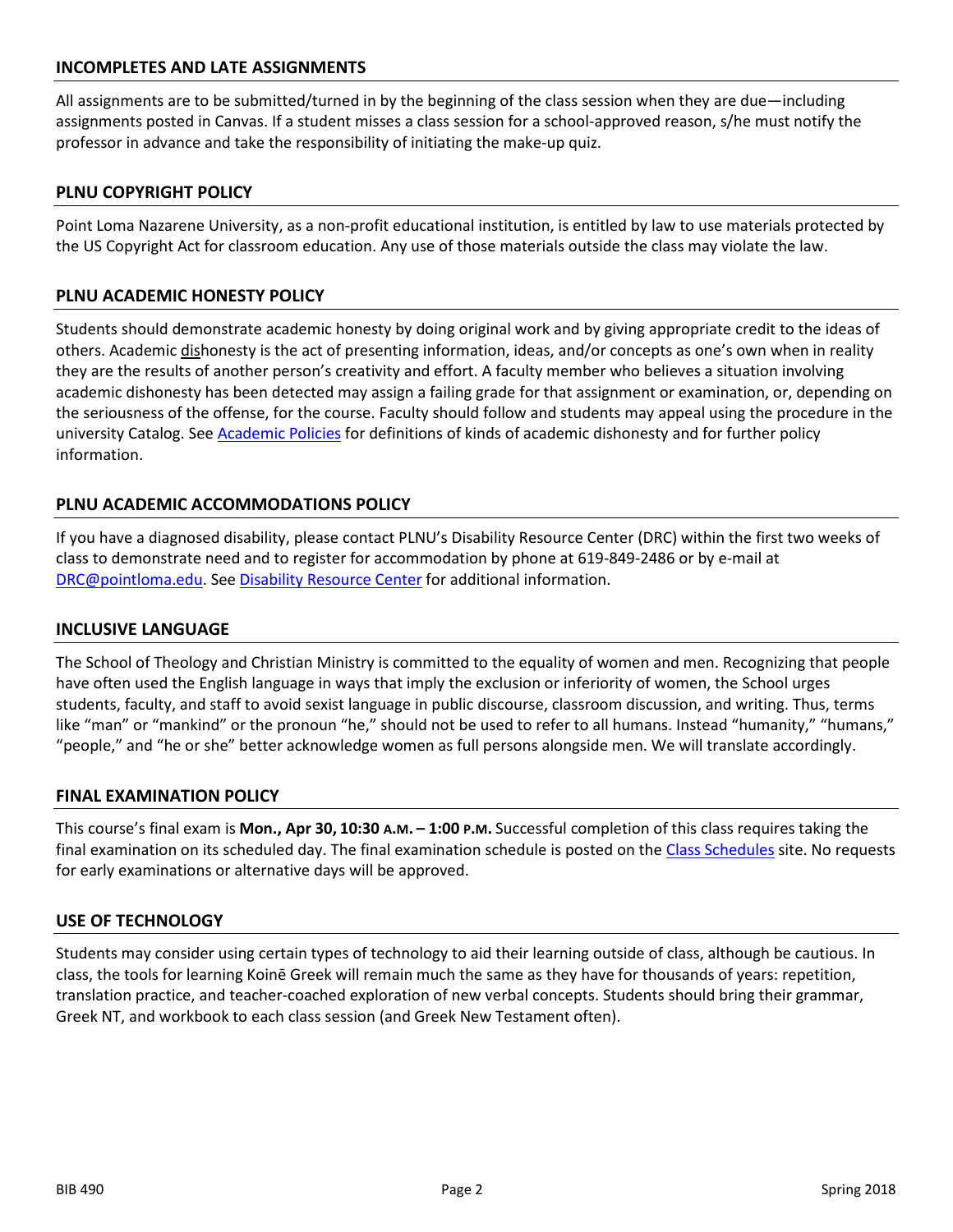#### **ASSESSMENT AND GRADING**

**Weekly Translation Homework, Participation, and Attendance:** Without regular and thorough practice, any knowledge of Greek is fleeting and the language will only frustrate. A *minimum* of two hours of study is required for every hour of class time. This reading course will follow a set of passages that are best taken bit by bit, daily, rather than in one crammed (and frustrating) homework flurry. The student must keep a **notebook** devoted to her/his translation exercises, clearly labeled and organized for easy access, review, and grading spot-checks. Read the course schedule below very *carefully*. The value of integrating all three of these course aspects is reflected in the grading scale below. *Fulfills Outcomes #1-3*

#### **GRADING** Grades will be assigned out of 100 possible points (% of total grade).

Letter grades will be determined according to the following scale:

| <b>CRITERIA</b>                                                                                                                                                                                                                       |  |  |
|---------------------------------------------------------------------------------------------------------------------------------------------------------------------------------------------------------------------------------------|--|--|
| All of the following:<br>Reliable Attendance (no more than 1 absence)<br>Evidence of careful preparation (no more than 2 exceptions)<br>$\bullet$<br>Active participation in class discussion and work (no more than<br>2 exceptions) |  |  |
| Two (or more) of the following:<br>2 or more unexcused absences<br>3 or more weeks with little evidence of preparation<br>$\bullet$<br>3 or more weeks with minimal participation in class work                                       |  |  |
| Two (or more) of the following:<br>5 or more unexcused absences<br>5 or more weeks with little evidence of preparation<br>5 or more weeks with minimal participation in class work                                                    |  |  |

#### **COURSE SCHEDULE AND ASSIGNMENTS**

| Wk                      | <b>Date</b> | DUE: $\dot{\epsilon}$ ρμηνεύε = Translate! (by class time)                                      |
|-------------------------|-------------|-------------------------------------------------------------------------------------------------|
| $\mathbf{1}$            | Wed, Jan 10 | First meeting course-orientation;                                                               |
|                         |             | Group translation of Mark 1:1-8; LXX Malachi 3:1; LXX Isaiah 40:3                               |
| $\overline{2}$          | Wed, Jan 17 | έρμηνεύε Mark 1:9-31                                                                            |
| $\overline{\mathbf{3}}$ | Wed, Jan 24 | $\frac{1}{2}$ ερμηνεύε Mark 1:32 – 2:12                                                         |
| $\overline{a}$          | Wed, Jan 31 | ερμηνεύε Mark 2:13-28; LXX Numbers 23:19; LXX Psalm 8:5; LXX Ezekiel 2:1-<br>5; LXX Daniel 7:13 |
| 5                       | Wed, Feb 7  | Catch up and Review: Mark Chs. 1-2                                                              |
| 6                       | Wed, Feb 14 | $\frac{1}{2}$ ερμηνεύε Mark 3:1-27                                                              |
| $\overline{\mathbf{z}}$ | Wed, Feb 21 | $\frac{1}{2}$ ερμηνεύε Mark 3:28 – 4:12; LXX Isaiah 6:9-10                                      |
| $\mathbf{g}$            | Wed, Feb 28 | έρμηνεύε Mark 4:13-29                                                                           |